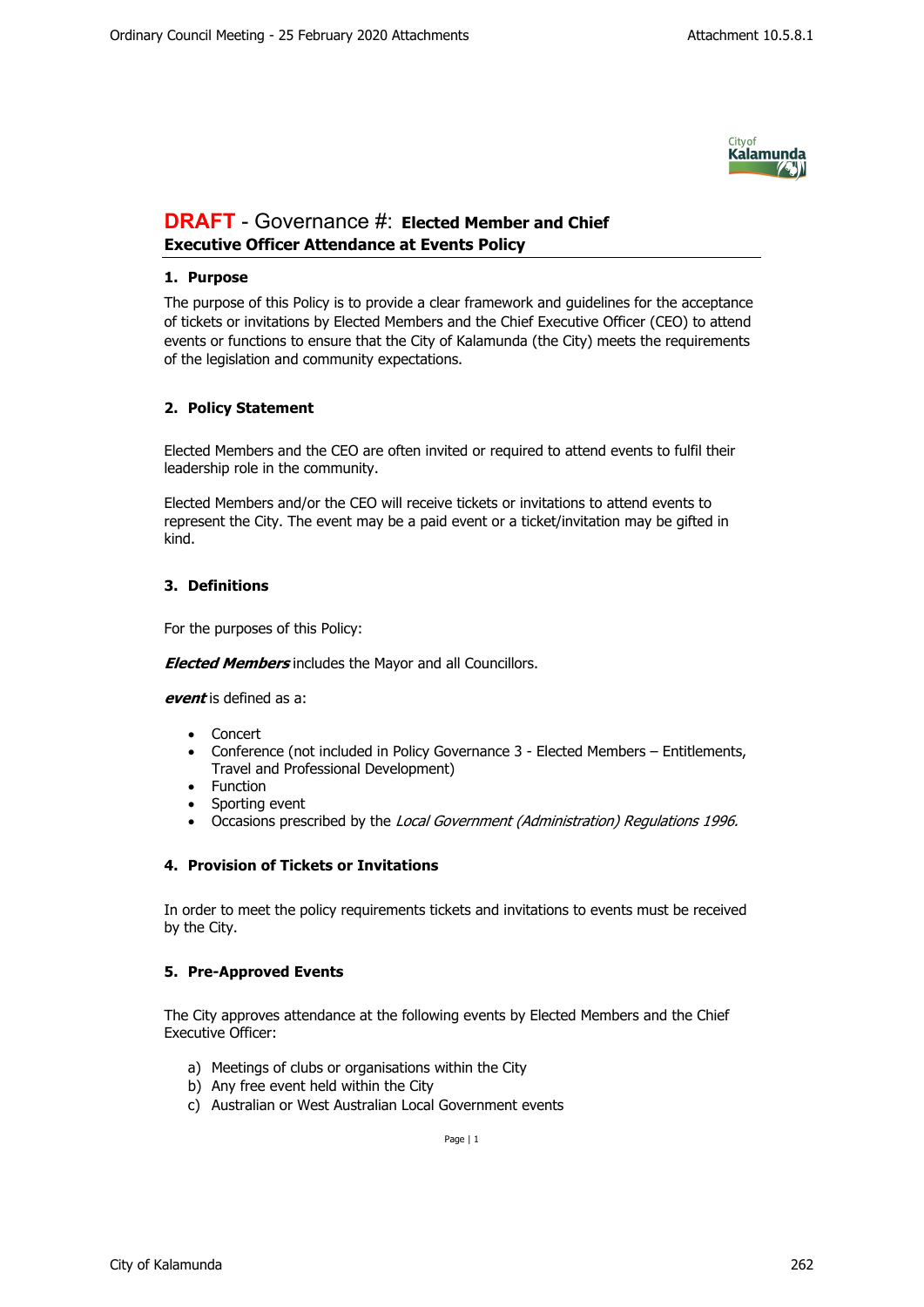

- d) Events hosted by Clubs or Not for Profit Organisations within the City to which the Mayor, Elected Member or Chief Executive Officer has been officially invited
- e) Functions or events to which the City has provided sponsored
- f) Community art exhibitions
- g) Cultural events/festivals
- h) Events run by a Local, State or Federal Government
- i) Events run by schools and universities within the City
- j) Major professional bodies associated with local government at a local, state and federal level
- k) Opening or launch of an event or facility within the City
- l) Recognition of Service events
- m) RSL Club events
- n) Where representation by the Mayoral or Chief Executive Officer has been formally requested.

All Elected Members and the Chief Executive Officer are entitled to attend a pre-approved event. If there is a fee associated with a pre-approved event, the fee, including the attendance of a partner, will be paid for by the City out of the City's budget by way of reimbursement.

In addition to the above pre-approved events, Elected Members may also attend a paid event held within the City, with the funds to be paid for by way of reimbursement, other than the following events:

- Party political events and fundraisers.
- Social events.
- Entertainment events with no link to the City.
- Events that primarily benefit Elected Members in a personal capacity or in a role other than their role at the City.

If there are more Elected Members than tickets provided then the Mayor shall allocate the tickets

#### **6. Non-Approved Events**

Any event that is not pre-approved, is not submitted through an approval process, or is received personally is considered a non-approved event.

If the event is a free event to the public then no action is required.

If the event is ticketed and the Elected Member or Chief Executive Officer pays the full ticketed price and does not seek reimbursement then no action is required.

If the event is ticketed and the Elected Member or Chief Executive Officer pays a discounted rate or is provided with a free ticket then the recipient must disclose receipt of the tickets (and any other associated hospitality) within 10 days.